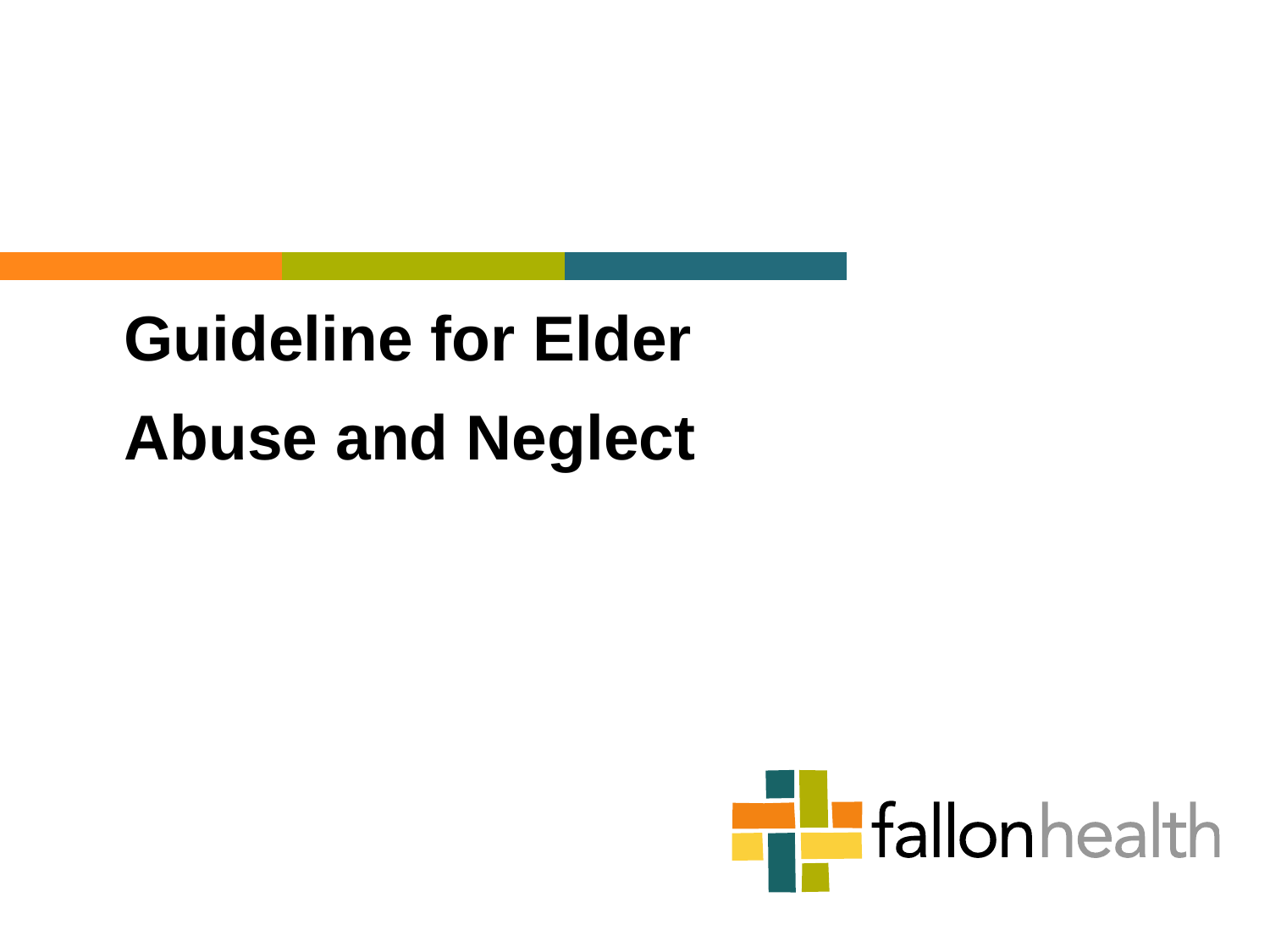#### **Limitations**

• Clinical Practice Guideline (CPG) materials are provided for the educational benefit of contracted providers of Fallon Health. This document is a guide, and is not meant to replace any practices based on clinical judgement, experience or specific aspects of individual patient situations.

#### **Goals**

- Provide effective and efficient criteria to assess elderly patients for abuse or neglect.
- Provide resources for the accurate identification and timely reporting of elderabuse and neglect.

#### **Timeline**

- Date final draft approved: November 2018
- Available to Fallon Health providers: January 2019
- Last reviewed: October 2020

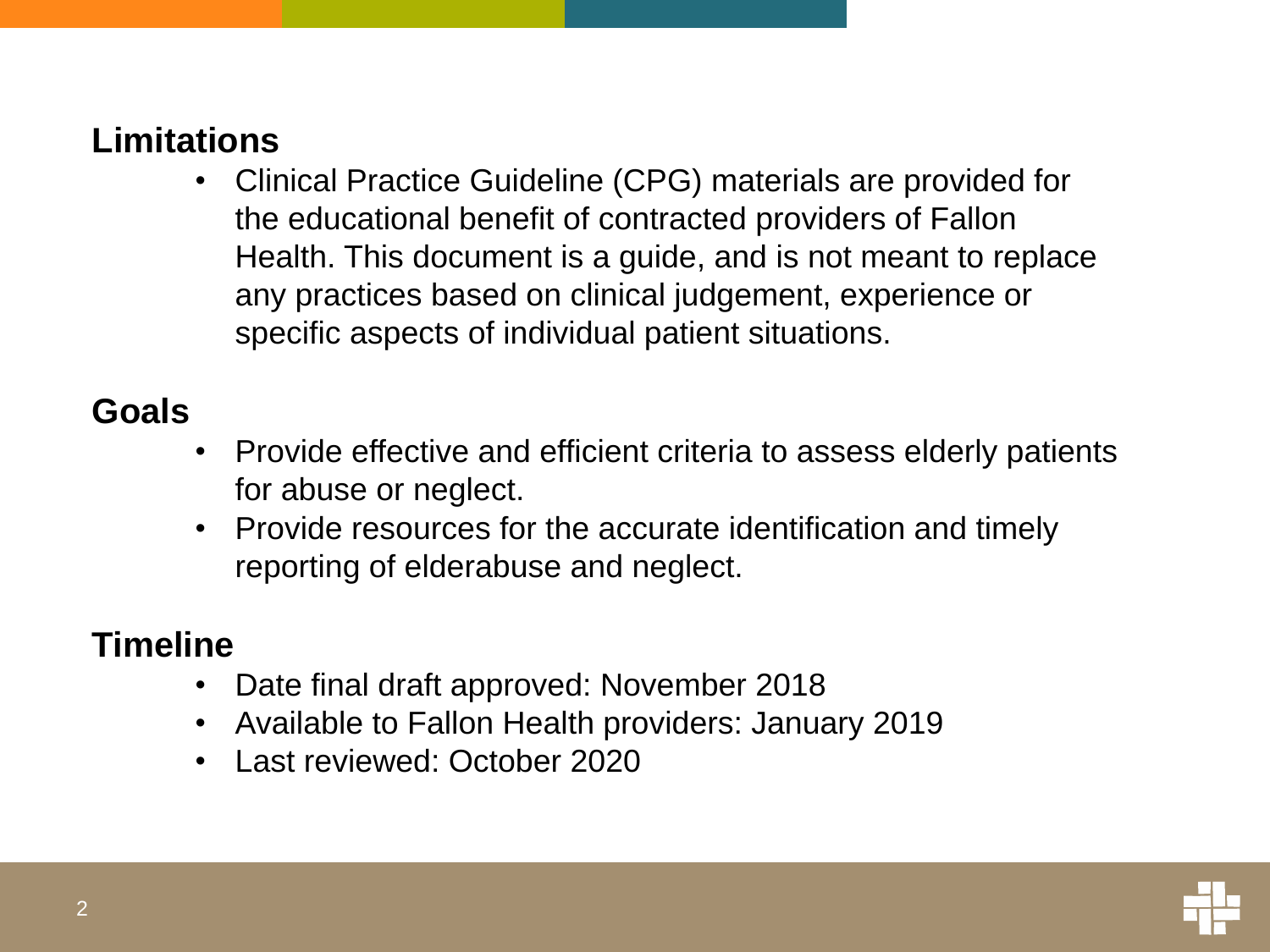## **Elder abuse and neglect**

A growing need exists to assist providers to assess elder abuse or mistreatment. Rather than relying on specific screening tools, this guideline is provided to raise awareness of elder abuse for clinicians.

| <b>Types of elder abuse</b>      | <b>Definition</b>                                                                                                           | <b>Indicators</b>                                                                                                                                                     | <b>Examples</b>                                                                                                                    |
|----------------------------------|-----------------------------------------------------------------------------------------------------------------------------|-----------------------------------------------------------------------------------------------------------------------------------------------------------------------|------------------------------------------------------------------------------------------------------------------------------------|
| <b>Physical</b>                  | Willful infliction of physical pain or<br>injury or unnecessary restraint.                                                  | Unexplained bruising, wounds or<br>welts, cigarette burns or other<br>injuries including fractures or<br>sprains. Delays between injury or<br>illness and assessment. | Slapping, hitting, kicking, force-<br>feeding, restraint, striking with<br>objects.                                                |
| <b>Psychological</b>             | Willful infliction of emotional harm<br>or mental anguish.                                                                  | Sense of resignation or<br>hopelessness: passive, helpless,<br>withdrawn behavior: anxious,<br>trembling, fearful behavior.                                           | Verbal aggression or threat, threats<br>of institutionalization, social<br>isolation, humiliating statements.                      |
| <b>Sexual</b>                    | Willful non-consensual sexual<br>contact.                                                                                   | Consider evidence of sexual<br>trauma or sexually transmitted<br>diseases found on examination.                                                                       | Sexual suggestive talk, forced<br>sexual activity, touching, fondling<br>with a non-consenting competent<br>or incompetent person. |
| <b>Financial exploitation</b>    | Theft, fraud, misuse or neglect of<br>authority, and use of undue<br>influence over an older person's<br>money or property. | Unexplained changes in Power of<br>Attorney, wills or legal documents.                                                                                                | Theft of checks or money, coercion<br>to deprive the elder of his or her<br>assets such as forcible transfer or<br>property.       |
| <b>Neglect by others or self</b> | Failure by caregiver or self to<br>provide for safety, physical or<br>emotional needs.                                      | Unclean appearance, underweight,<br>frail, dehydration. Unpaid bills,<br>threats to disconnect utilities (e.g.,<br>electricity, phone, water, heating).               | Failure to provide adequate food,<br>clothing, shelter, medical care,<br>hygiene, or social stimulation.                           |
| <b>Abandonment</b>               | Desertion of a vulnerable elder by<br>anyone with a duty of care.                                                           | Evidence that a caretaker has<br>withdrawn care precipitously.                                                                                                        |                                                                                                                                    |

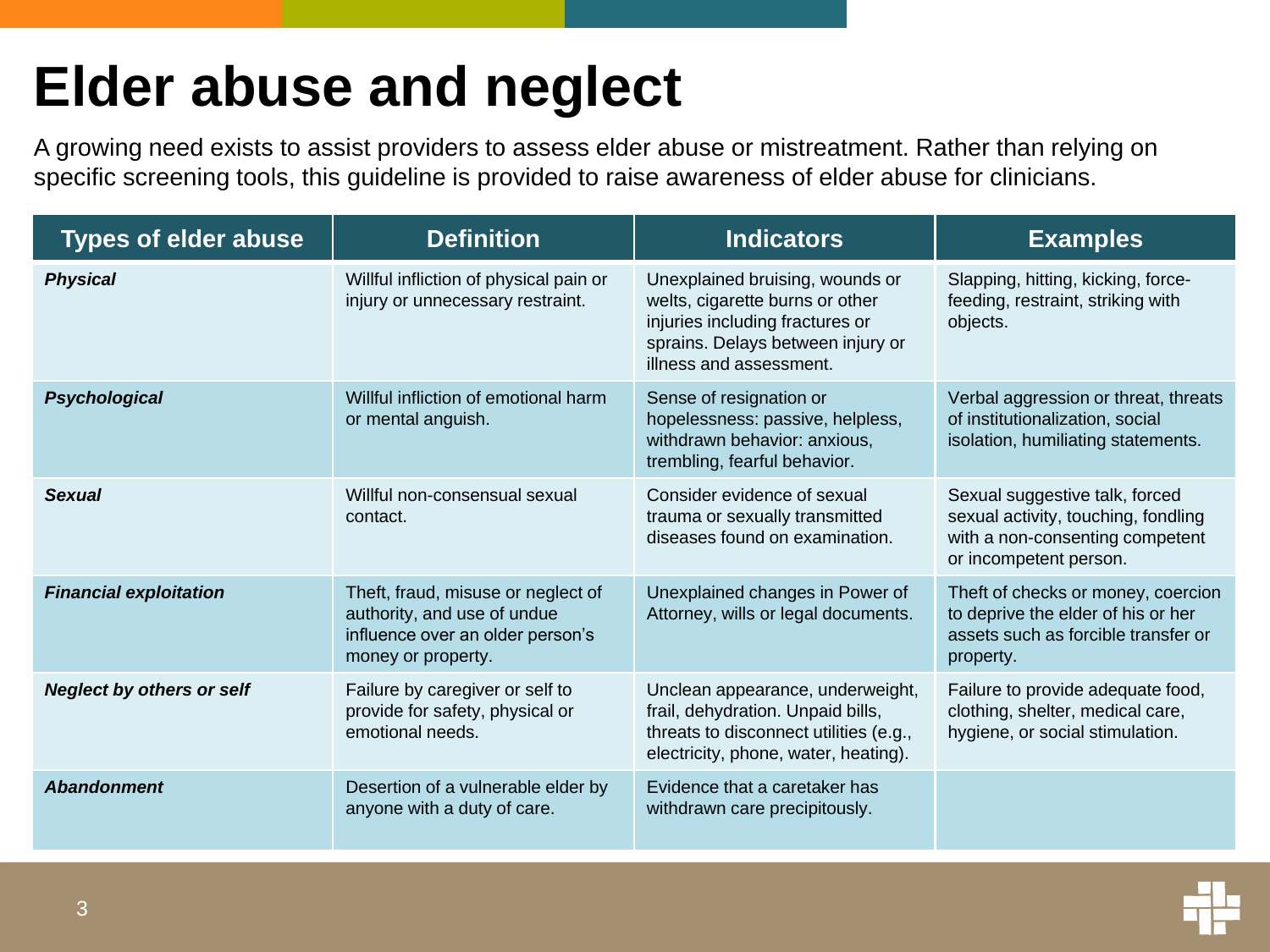### **Risk factors for elder abuse and neglect**

| <b>Domain</b>                        | <b>Risk factor</b>                                                                                                                                                      |
|--------------------------------------|-------------------------------------------------------------------------------------------------------------------------------------------------------------------------|
| Individual characteristics           | Advanced age (over 70)<br>Gender (women)                                                                                                                                |
| <b>Physical and emotional health</b> | Behavioral health disorder<br>Impaired cognitive function<br>Impaired function (difficulty with activities of daily living)<br>Chronic disease<br>Increasing care needs |
| <b>Social factors</b>                | Isolation<br>Dependency on caregiver<br>Potentially abusive or exploitative caregiver(s)                                                                                |
| <b>Economic factors</b>              | Evidence of financial exploitation                                                                                                                                      |

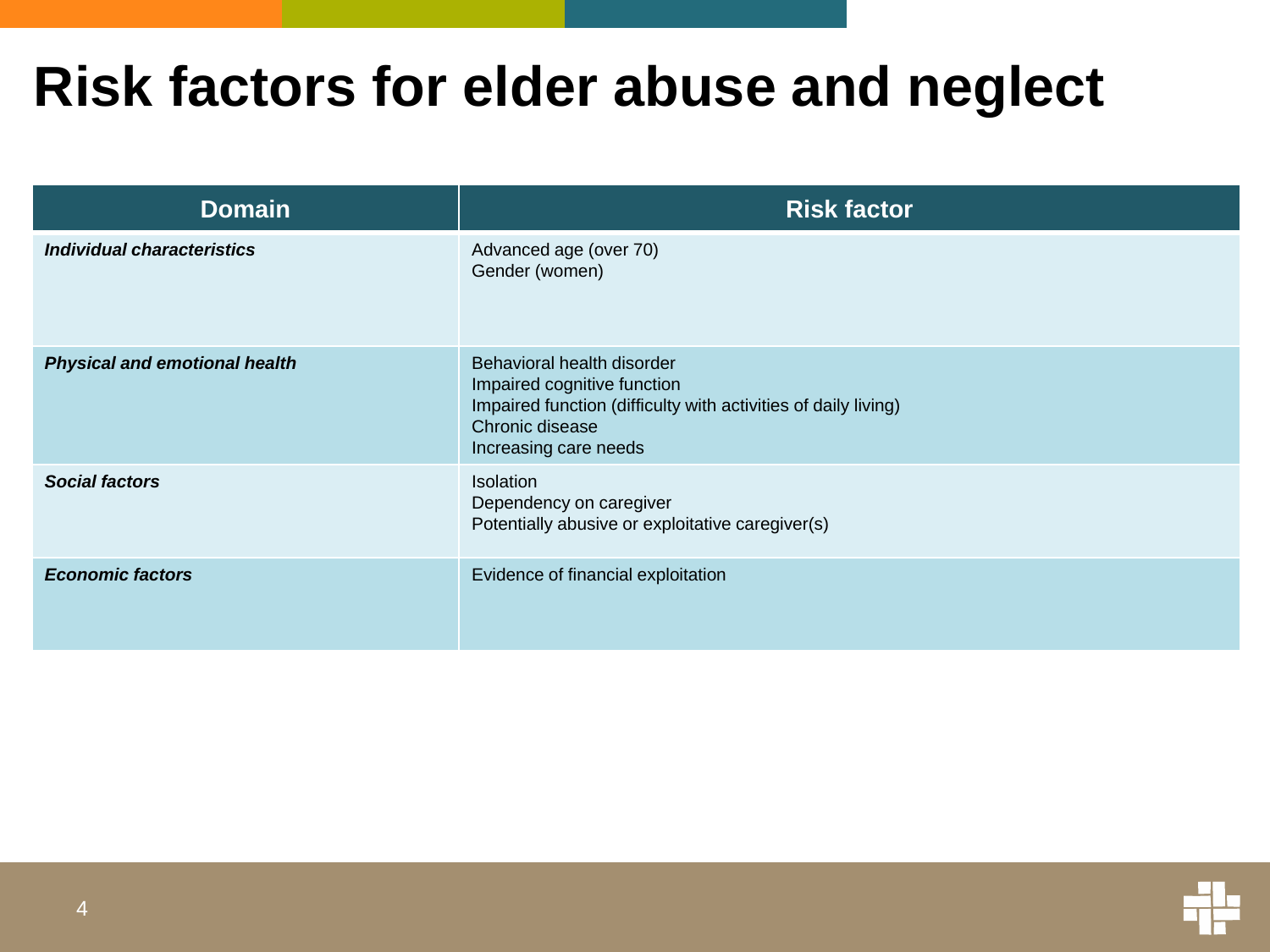# **Reporting elder abuse**

Elder abuse reports may be made to the appropriate designated public service agency or the Statewide Elder Abuse Hotline. Anyone can make an elder abuse report. However, the law requires certain professionals to report suspected incidences of abuse. Mandated reports who fail to make elder abuse reports when appropriate are subject to a fine up to \$1,000. In addition, the law provides mandated reporters with immunity from any civil or criminal liability that otherwise could result from making a report, provided the reporter did not commit the abuse. Persons who are not mandated reporters have the same immunity, as long as they make a report in good faith.

| Phone numbers to report suspected elder abuse, neglect or exploitation |                                                                                 |  |
|------------------------------------------------------------------------|---------------------------------------------------------------------------------|--|
| <b>Massachusetts</b>                                                   | Massachusetts Elder Abuse Hotline:<br>1-800-922-2275                            |  |
| <b>Connecticut</b>                                                     | Connecticut National Audit Protective Services Association:<br>1-888-385-4225   |  |
| <b>New Hampshire</b>                                                   | New Hampshire Elder Abuse and Financial Exploitation Unit:<br>1-800-949-0470    |  |
| <b>Rhode Island</b>                                                    | Rhode Island Division of Elderly Affairs Protective Services:<br>1-401-462-3000 |  |

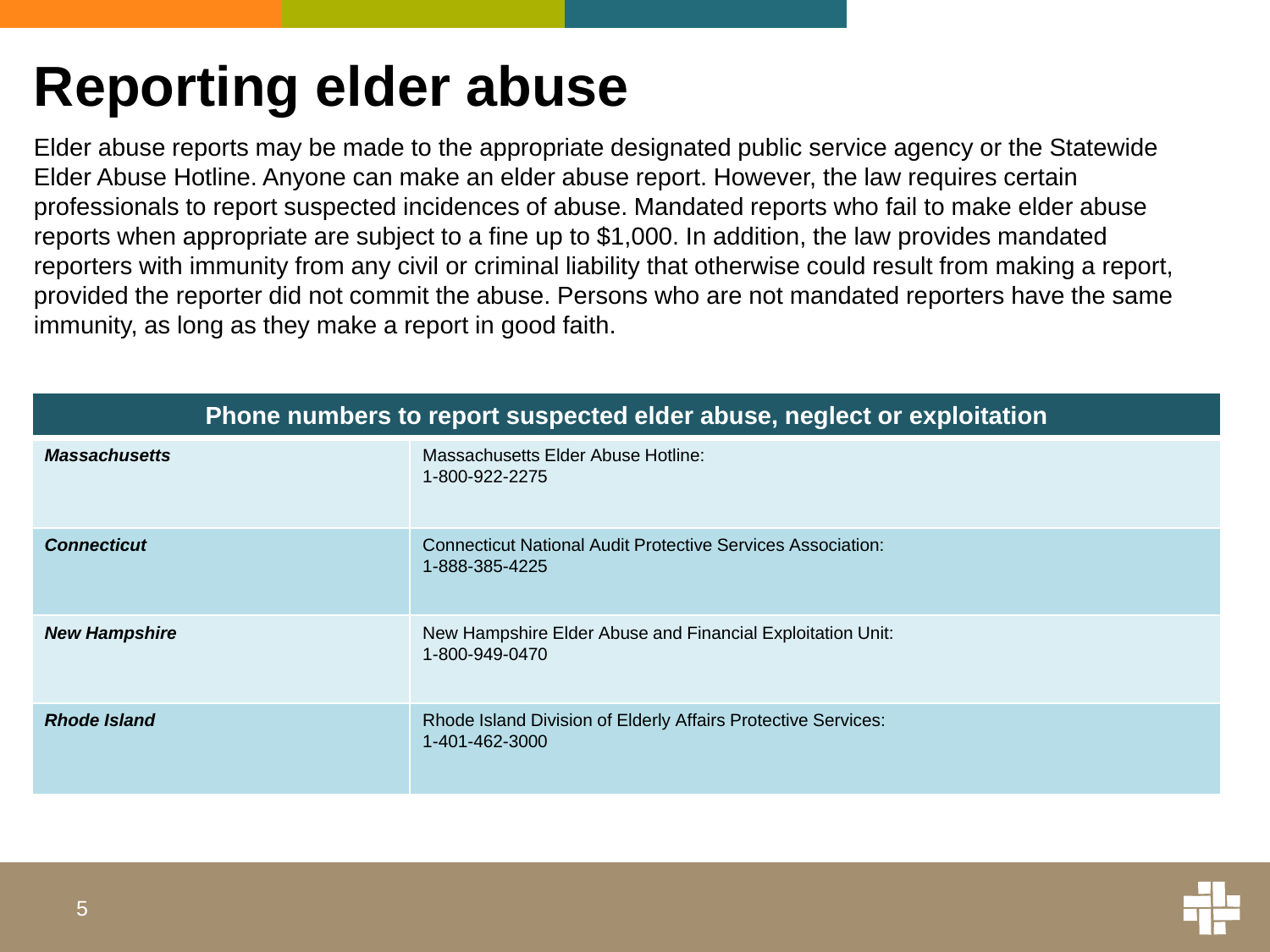## **Additional information**

For additional, up-to-date information about elder abuse and neglect, including 651 CMR 5: Elder Abuse Reporting and Protective Services Program, Mandated Reporter forms and legal assistance for elders, visit the Mass.gov Executive Office of Elder Affairs (EOEA) website at <https://www.mass.gov/orgs/executive-office-of-elder-affairs> and search "elder abuse."

The National Center on Elder Abuse (NCEA) and its affiliates also publish materials to educate consumers about elder abuse prevention and intervention, including cultural issues surrounding the mistreatment of elders, faith-based outreach and resources for caregivers, available by topic at https://ncea.acl.gov/.